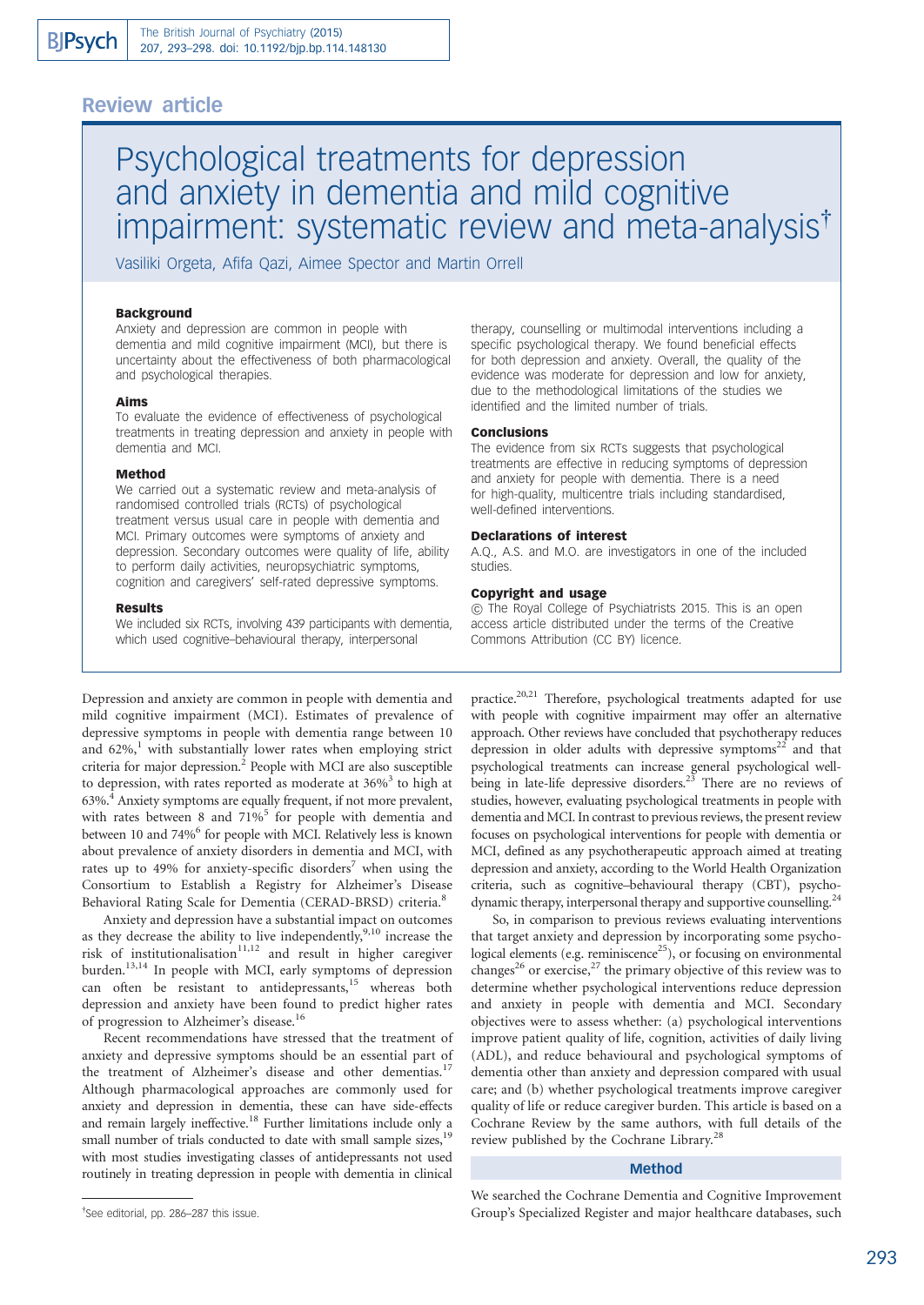as MEDLINE, Embase, CINHAL, PsycINFO, ALIOS and LILACS; our search also included a number of grey literature sources. Database searching was completed in January 2013. We searched for all 'Treatment MCI' and 'Treatment Dementia' studies with additional relevant terms. To view a list of all sources searched for the ALOIS database, see the ALOIS website (www.medicine. ox.ac.uk/alois/). We searched the identified citations for additional trials and contacted the corresponding authors of the identified trials for additional references and unpublished data. We scanned the reference lists of the identified publications and all review papers that were related to depression and anxiety in dementia and MCI.

We included all randomised controlled trials (RCTs) that included a control group (usual care) or comparison group receiving no specific psychological intervention. Additional criteria were that the study provided adequate information about study design and results, and separate data on participants with dementia or MCI. Inclusion criteria for participants were older adults diagnosed with dementia, Alzheimer's disease or organic brain syndrome, according to the DSM-IV, ICD-10 or comparable, and participants with a diagnosis of MCI, in any setting (e.g. home, community, institution). Any definition of MCI was acceptable as long as the criteria used were published and included evidence of objective cognitive impairment but no dementia.29–31

In this review, we considered any psychological therapy designed to reduce depressive and anxiety symptoms in people with dementia, which was defined as any intervention that: (a) was designed to reduce anxiety and depression or improve adaptive functioning; (b) was based on a psychological theory; and (c) involved a structured interaction between a facilitator and a participant, incorporating psychological methods. Eligible interventions included: (a) CBTs (which include CBT, cognitive analytic therapy, behavioural therapy or behaviour management therapy, brief rational insight and problem-solving therapy); (b) relaxation training therapies (e.g. progressive muscle relaxation); (c) psychodynamic therapies (including brief psychotherapy and insight-orientated psychotherapy); (d) interpersonal therapies; and (e) supportive/counselling therapies. We excluded treatments identified as medication, exercise, reminiscence therapy, music therapy, art and drama therapy, befriending or bibliotherapy.

Control conditions included no treatment (usual care) or a comparison group engaging in non-specific psychosocial activity (e.g. attention control, controlling for effects of staff attention or social contact). We did not consider comparisons with other therapeutic interventions in this review. We included studies that used combinations of different psychological treatments or combinations of pharmacological and psychological interventions. Primary outcomes were depression and anxiety, including clinician, caregiver and self-ratings. Secondary outcomes were patient quality of life, cognition, daily activity level (e.g. ADL), frequency of neuropsychiatric symptoms (e.g. Neuropsychiatric Inventory, NPI), and caregivers' quality of life or experience of caregiver burden.

Two reviewers (V.O., A.Q.) worked independently to identify RCTs that met the inclusion criteria, and extracted data independently. They discussed any disagreements with the fourth (M.O.) and third author (A.S.). We contacted the authors of the primary trials if there were doubts regarding missing data or the methodological details of the trial. We employed the approach recommended by the Cochrane Handbook for Systematic Reviews of Interventions (Cochrane Collaboration, Oxford, UK; see http://handbook.cochrane.org/), for assessing risk of bias, addressing the domains of sequence generation, allocation concealment, masking, incomplete outcome data, selective reporting and other issues. We used a fixed-effects model to

represent overall estimate effects. We used standardised mean differences in some of the analyses as not all studies used the same outcome scale. We conducted all calculations with RevMan 5.0 for Windows (Cochrane Collaboration, Oxford, UK; see http://tech. cochrane.org/revman/download). We assessed heterogeneity between the included studies with the chi-squared test.<sup>32</sup> We considered  $P$ -values <0.10 to be statistically significant. We quantified heterogeneity by using the  $I^2$  statistic.

#### Results

We identified a total of 349 references through database searching (January 2013), with three additional references identified (i.e. reference lists of identified studies and reviews of the literature). After removal of duplicates and clearly irrelevant articles, we retrieved 62 full text records. Of these 62 references, we could exclude 22 at this stage as not relevant, leaving 40 full text references to be fully assessed for eligibility. Of these, we excluded a total of 32 studies as they did not meet the review criteria, one study is ongoing and one study is awaiting classification, with further information required to clarify whether it would meet the inclusion criteria of this review. Thus, we found six studies to be eligible for inclusion. See Fig. 1 for details of the search process.

#### Description of studies

The main study characteristics are shown in online Table DS1. We were able to pool data for depression from all six studies.  $33-38$ When testing the effects of psychological treatment on anxiety only two studies contributed data. We pooled data from three and two studies for self-rated and caregiver-rated quality of life respectively. We pooled data from two studies to test the effects

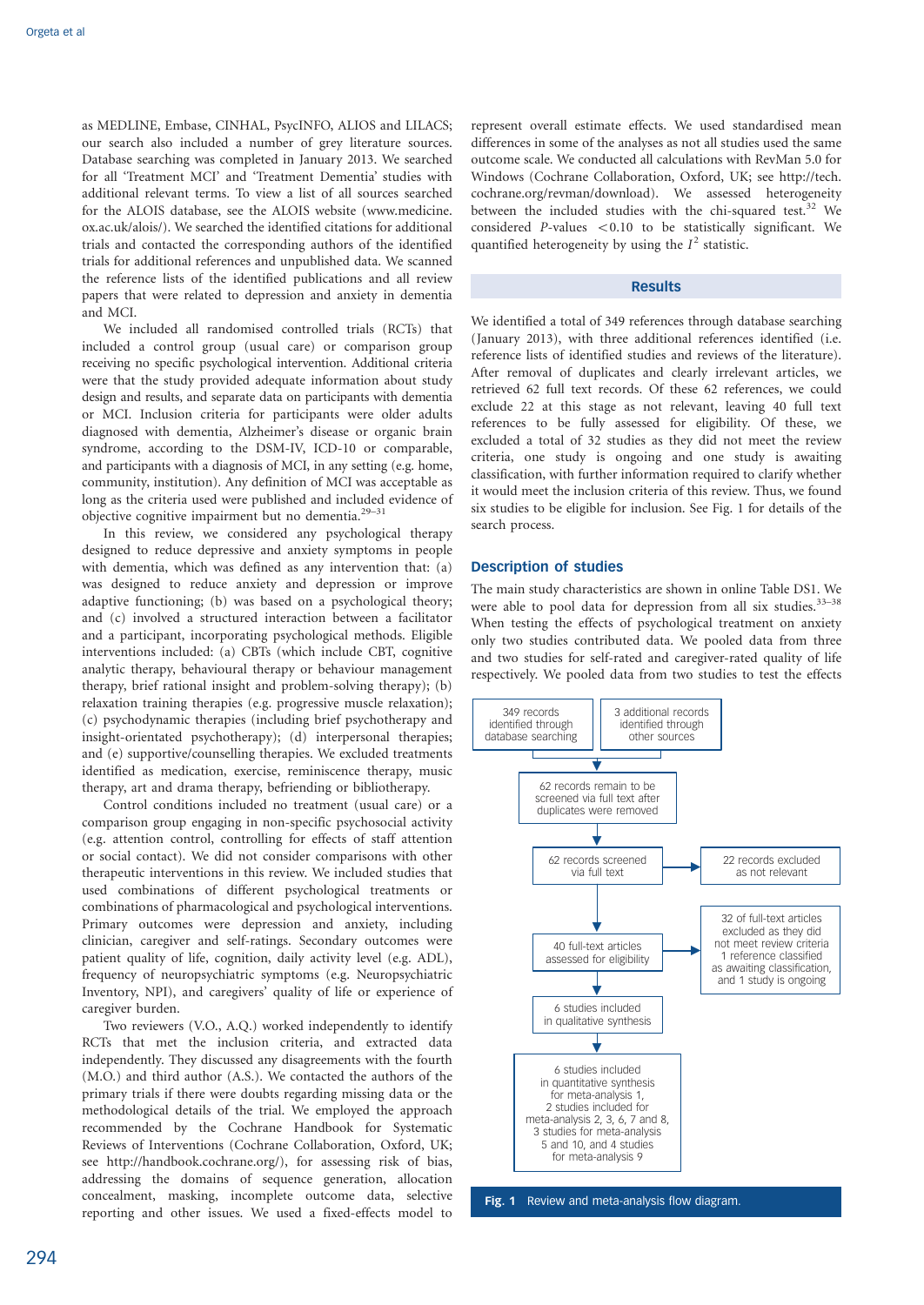|                                                                  |       | Experimental |       |       | Control  |       |        | Standardised mean difference  | Standardised mean difference            |
|------------------------------------------------------------------|-------|--------------|-------|-------|----------|-------|--------|-------------------------------|-----------------------------------------|
| Study or subgroup                                                | Mean  | s.d.         | Total | Mean  | s.d.     | Total | Weight | IV, fixed, 95% CI             | IV, fixed, 95% CI                       |
| Burgener et al <sup>33</sup>                                     | 3.3   | 2.9          | 19    | 4.3   | 3.4      | 14    | 7.4%   | $-0.31(-1.01, 0.38)$          |                                         |
| Burns et al <sup>34</sup>                                        | 5.4   | 2.6          | 20    | 5.5   | 3.1      | 20    | 9.3%   | $-0.03$ ( $-0.65$ , 0.59)     |                                         |
| Spector et al <sup>35</sup>                                      | 10.38 | 5.835        | -21   | 16.72 | 7.283 18 |       | 8.0%   | $-0.95(-1.62, -0.28)$         |                                         |
| Stanley et al <sup>36</sup>                                      | 8.2   | 2.86         | 11    | 7.8   | 5.95     | - 15  | 5.9%   | $0.08(-0.70, 0.86)$           |                                         |
| Tappen & Williams <sup>37</sup>                                  | 15.13 | 9.54         | 15    | 19.13 | 7.37     | - 15  | 6.8%   | $-0.46$ ( $-1.18$ , 0.27)     |                                         |
| Waldorff et al <sup>38</sup>                                     | 5.05  | 4.61         | 130   | 5.77  | 5.07     | 141   | 62.7%  | $-0.15$ ( $-0.39$ , 0.09)     |                                         |
| <b>Total (95% CI)</b>                                            |       |              | 216   |       |          | 223   | 100.0% | $-0.22$ ( $-0.41$ , $-0.03$ ) |                                         |
| Heterogeneity: $\chi^2$ = 6.33, d.f. = 5 (P = 0.28); $l^2$ = 21% |       |              |       |       |          |       |        |                               |                                         |
| Test for overall effect: $Z = 2.30$ ( $P = 0.02$ )               |       |              |       |       |          |       |        |                               | $-0.5$<br>0.5<br>$-1$                   |
|                                                                  |       |              |       |       |          |       |        |                               | Favours usual care<br>Favours treatment |

## Fig. 2 Forest plot of psychological treatment versus treatment as usual. Outcome: 1.1 Depression.

|                                                                     |       | Experimental |       |       | Control |       |        | Mean difference               |                                      |       | Mean difference   |    |    |
|---------------------------------------------------------------------|-------|--------------|-------|-------|---------|-------|--------|-------------------------------|--------------------------------------|-------|-------------------|----|----|
| Study or subgroup                                                   | Mean  | s.d.         | Total | Mean  | s.d.    | Total | Weight | IV, fixed, 95% CI             |                                      |       | IV, fixed, 95% CI |    |    |
| Spector et $al^{35}$                                                | 13.57 | 6.038        | 21    | 17.89 | 5.9     | 18    | 74.8%  | $-4.32$ ( $-8.07$ , $-0.57$ ) |                                      |       |                   |    |    |
| Stanley et al <sup>36</sup>                                         | 11.9  | 6.92         |       | 17.2  | 9.89    | -15   | 25.2%  | $-5.30(-11.76.1.16)$          |                                      |       |                   |    |    |
| Total (95% CI)                                                      |       |              | 32    |       |         | 33    | 100.0% | $-4.57$ ( $-7.81$ , $-1.32$ ) |                                      |       |                   |    |    |
| Heterogeneity: $\gamma^2 = 0.07$ , d.f. = 1 (P = 0.80); $l^2 = 0\%$ |       |              |       |       |         |       |        |                               |                                      |       |                   |    |    |
| Test for overall effect: $Z = 2.76$ ( $P = 0.006$ )                 |       |              |       |       |         |       |        |                               | $-20$                                | $-10$ |                   | 10 | 20 |
|                                                                     |       |              |       |       |         |       |        |                               | Favours treatment Favours usual care |       |                   |    |    |

## Fig. 3 Forest plot of psychological treatment versus treatment as usual. Outcome: 1.2 Anxiety RAID. RAID, Rating Anxiety in Dementia scale.

|                                                                 |      | Experimental |       |      | Control |       |        | Standardised mean difference | Standardised mean difference            |
|-----------------------------------------------------------------|------|--------------|-------|------|---------|-------|--------|------------------------------|-----------------------------------------|
| Study or subgroup                                               | Mean | s.d.         | Total | Mean | s.d     | Total | Weight | IV, fixed, 95% CI            | IV, fixed, 95% CI                       |
| Spector $et$ al <sup>35</sup>                                   | 7.25 | 3.338        | 21    | 6.78 | 3.843   | 18    | 60.4%  | $0.13(-0.50, 0.76)$          |                                         |
| Stanley et al <sup>36</sup>                                     | 3.9  | 3.57         | 11    | 4.2  | 5.2     | 15    | 39.6%  | $-0.06$ ( $-0.84$ , 0.71)    |                                         |
| <b>Total (95% CI)</b>                                           |      |              | 32    |      |         | 33    | 100.0% | $0.05(-0.44, 0.54)$          |                                         |
| Heterogeneity: $\chi^2$ = 0.14, d.f. = 1 (P = 0.71); $l^2$ = 0% |      |              |       |      |         |       |        |                              |                                         |
| Test for overall effect: $Z = 0.21$ ( $P = 0.83$ )              |      |              |       |      |         |       |        |                              |                                         |
|                                                                 |      |              |       |      |         |       |        |                              | Favours usual care<br>Favours treatment |

#### Fig. 4 Forest plot of psychological treatment versus treatment as usual. Outcome: 1.3 Anxiety (self-ratings).

|                                                    | Experimental |      |       | Control |      |       |        | Mean difference           |       |       | Mean difference   |                                      |
|----------------------------------------------------|--------------|------|-------|---------|------|-------|--------|---------------------------|-------|-------|-------------------|--------------------------------------|
| Study or subgroup                                  | Mean         | s.d  | Total | Mean    | s.d. | Total | Weight | IV, fixed, 95% CI         |       |       | IV, fixed, 95% CI |                                      |
| Stanley et al <sup>36</sup>                        | 1.5          | 2.84 | 11    | 3.9     | 3.83 | 15    | 100.0% | $-2.40(-4.96, 0.16)$      |       |       |                   |                                      |
| Total (95% CI)                                     |              |      | 11    |         |      | 15    | 100.0% | $-2.40$ ( $-4.96$ , 0.16) |       |       |                   |                                      |
| Heterogeneity: Not applicable                      |              |      |       |         |      |       |        |                           |       |       |                   |                                      |
| Test for overall effect: $Z = 1.83$ ( $P = 0.07$ ) |              |      |       |         |      |       |        |                           | $-20$ | $-10$ |                   | 10                                   |
|                                                    |              |      |       |         |      |       |        |                           |       |       |                   | Favours treatment Favours usual care |

Fig. 5 Forest plot of psychological treatment versus treatment as usual. Outcome: 1.4 Anxiety NPI-A. NPI-A, Neuropsychiatric Inventory-Anxiety.

of psychological treatment on ADL and on the effects on neuropsychiatric symptoms. We pooled four studies for analyses on the effects on cognition. No evidence of heterogeneity was detected in the pooled studies, using the chi-squared test. The final analysis included pooled data from three studies on the effects of caregiver depression. In this analysis heterogeneity was evident.

### Primary outcomes

#### Depression

The first meta-analysis on the effects of psychological treatment on depression included 439 participants. Results significantly favoured psychological treatment (6 studies, standardised mean difference (SMD)  $-0.22$ ; 95% CI  $-0.41$  to  $-0.03$ ) in reducing depressive symptoms for people with dementia (Fig. 2), with little heterogeneity between studies  $(I^2 = 21\%)$ .

#### Anxiety

Psychological treatment reduced clinician-rated anxiety measured with the Rating Anxiety in Dementia scale (Fig. 3) (2 studies, 65 participants, mean difference (MD)  $-4.57$ ; 95% CI  $-7.81$  to  $-1.32$ ). However, there was no effect on self-rated anxiety (Fig. 4) (2 studies, 65 participants, SMD 0.05; 95% CI  $-0.44$  to 0.54) or caregiver-rated anxiety measured with the NPI-Anxiety (Fig. 5) (1 study, 26 participants, MD  $-2.40$ ; 95% CI  $-4.96$  to 0.16).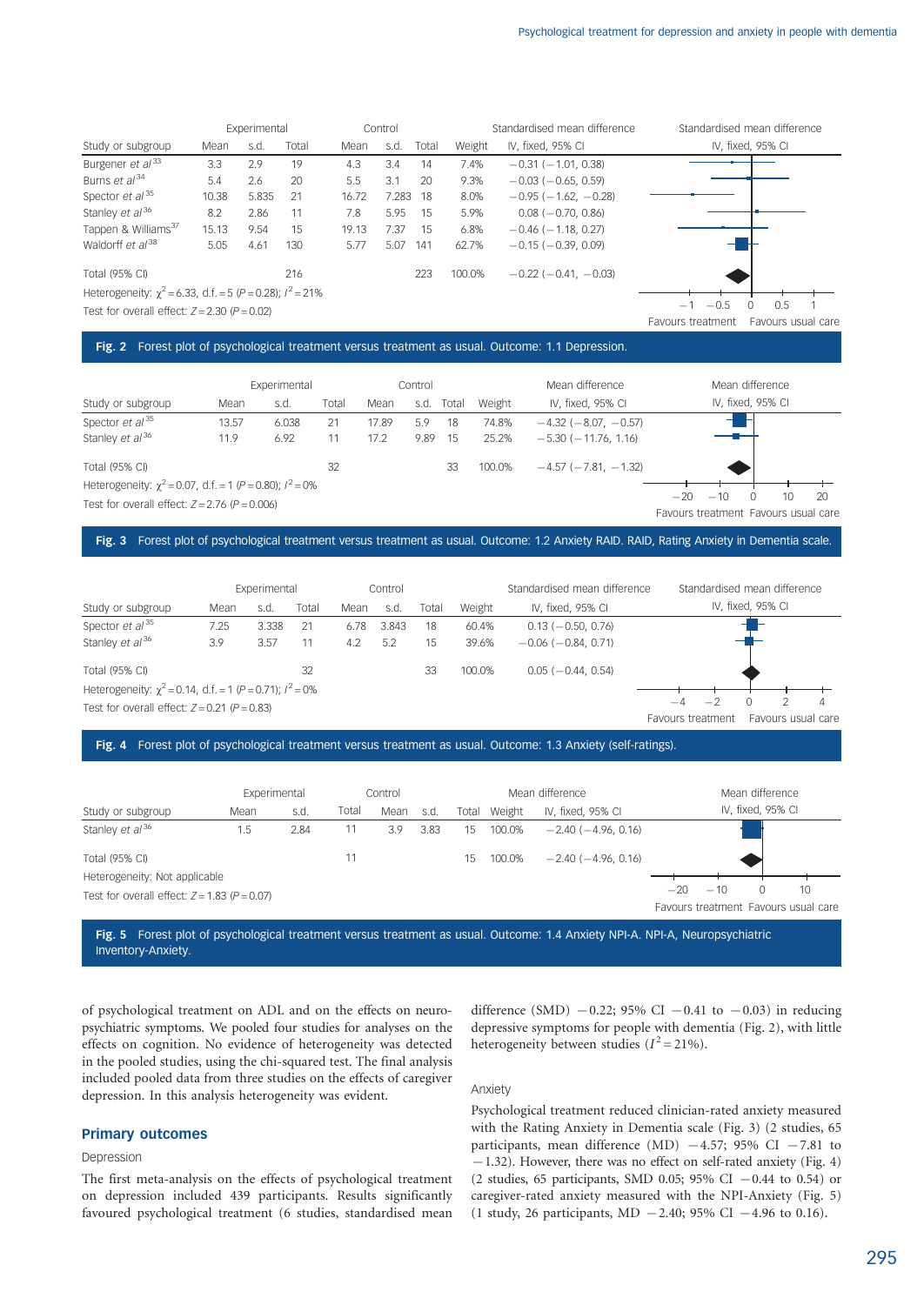## Secondary outcomes

## Quality of life

Psychological treatment had no effect on patient self-rated quality of life (online Fig. DS1) (3 studies, 334 participants, MD 0.37; 95% CI  $-1.01$  to 1.75) or on caregiver-rated patient quality of life (online Fig. DS2) (2 studies, 313 participants, MD 0.66; 95% CI  $-0.77$  to 2.09).

#### Activities of daily living

Psychological treatment had no effect on ADL for people with dementia (online Fig. DS3) (2 studies, 313 participants, SMD  $-0.13$ ; 95% CI  $-0.35$  to 0.09).

#### Neuropsychiatric symptoms

Psychological treatment had no effect on neuropsychiatric symptoms (online Fig. DS4) (2 studies, 311 participants, SMD 0.06; 95% CI  $-0.16$  to 0.28).

#### Cognition

Psychological treatment had no effect on cognition (online Fig. DS5) (4 studies, 381 participants, MD  $-0.80$ ; 95% CI  $-1.70$  to  $(0.11)$ .

#### Caregiver depression

Psychological treatment for people with dementia had no effect on caregivers' depressive symptoms (online Fig. DS6) (3 studies, 337 participants, SMD 0.07; 95% CI  $-0.14$  to 0.29), with moderate heterogeneity between studies in this analysis.

## Adverse events

None of the studies reported or described any adverse events.

## **Discussion**

The results of six RCTs with a total of 439 participants (216 receiving psychological treatment, 223 in control groups) showed that psychological treatments reduce depressive symptoms in people with dementia. Data from two studies showed that psychological treatments benefit people with dementia by reducing anxiety symptoms measured with a clinician-rated tool. These results compare favourably with recent studies, which found minimal or no benefits of pharmacological interventions in treating depression in dementia.<sup>39</sup> Although both anxiety and depression were primary outcomes for this review, only two suitable studies included data for anxiety, and there was no effect of psychological treatment on secondary outcomes, such as ADL, quality of life, neuropsychiatric symptoms and cognition, or on caregiver depression.

The psychological therapies considered in this review stem from various theoretical perspectives, and in all studies individual protocols described the therapies in detail. Moreover, all studies targeted symptoms of anxiety and depression through a structured psychological approach (therapist and patient communication), which included directly teaching people with dementia skills to reduce anxiety and depression. Nevertheless, the trials we have included in this review evaluated a range of different psychological interventions and some used a combination of treatments. The length and duration of intervention also varied in the studies, leading to differences in intensity and frequency of the psychological treatment. A limitation of this review, therefore, is the substantial variation between studies in terms of the nature,

duration and intensity of the psychological therapy evaluated, which may contribute to difficulties when interpreting the data.

No trials of psychological treatment aimed at people with MCI met our inclusion criteria. The three studies identified either did not employ an RCT design, participants had a cognitive impairment that was not specified according to the established criteria of MCI or the intervention that was evaluated was psychologically based but specifically targeted cognitive decline. None of the studies included reported adverse events.

#### Quality of the evidence

Risk of bias was unclear for multiple domains in a large proportion of the studies, with the information provided by the published reports proving insufficient to determine the risk of bias associated with key methodological indicators. We classified only one of the studies as low risk in all domains of the Cochrane Collaboration's tool for assessing risk of bias. We classified the remaining five studies as being at unclear risk of bias in certain domains, due to limitations such as uncertainties about random sequence generation, allocation concealment, masking of participants and personnel, and outcome assessment. There was also evidence of selective reporting in one trial. Based on the Grades of Recommendation, Assessment, Development and Evaluation (GRADE) system, we have classified the quality of the evidence as 'moderate' for depression and 'low' for anxiety, due to the methodological limitations and the limited number of trials.

#### Overall completeness and applicability of evidence

The studies we included in the present review only partially answered the research questions we posed. Few studies provided data on secondary symptoms of anxiety and we could not perform any subgroup analyses. Most studies to date have been conducted in the USA and Europe, limiting generalisability to the rest of the world. In most studies, information on concurrent psychotropic treatments was limited. Most participants had mild dementia, but one trial was conducted with nursing home residents who had more severe dementia.

The review followed guidelines set out by the Cochrane Collaboration.<sup>40</sup> We used a comprehensive and sensitive strategy to identify studies; the first (V.O.) and second author (A.Q.) independently conducted the selection of studies, data extraction and assessments of risk of bias. The present review presents and discusses all outcomes described in the protocol that were available for analysis, regardless of whether or not there was statistical significance. Finally, it is worth noting that there were differences in terms of acceptance into treatment protocols (for example, the requirement of criteria for anxiety in two trials), which is likely to have resulted in some studies that were overly inclusive and others that exercised more conservative guidelines.

Results showed that psychological treatments are superior to usual care in reducing depression and anxiety, although we were not able to investigate whether they are superior to active controls. However, in some studies the control condition was enriched beyond usual care, as opposed to standard care, indicating that the efficacy of psychological therapies may be potentially underestimated.

The current review is distinctive in systematically analysing psychological interventions to reduce anxiety or depression that are conducted primarily with people with dementia, rather than focusing on environmental changes or skills building for family caregivers.<sup>41</sup> Previous reviews have concentrated on the effectiveness of other interventions of a psychosocial nature (including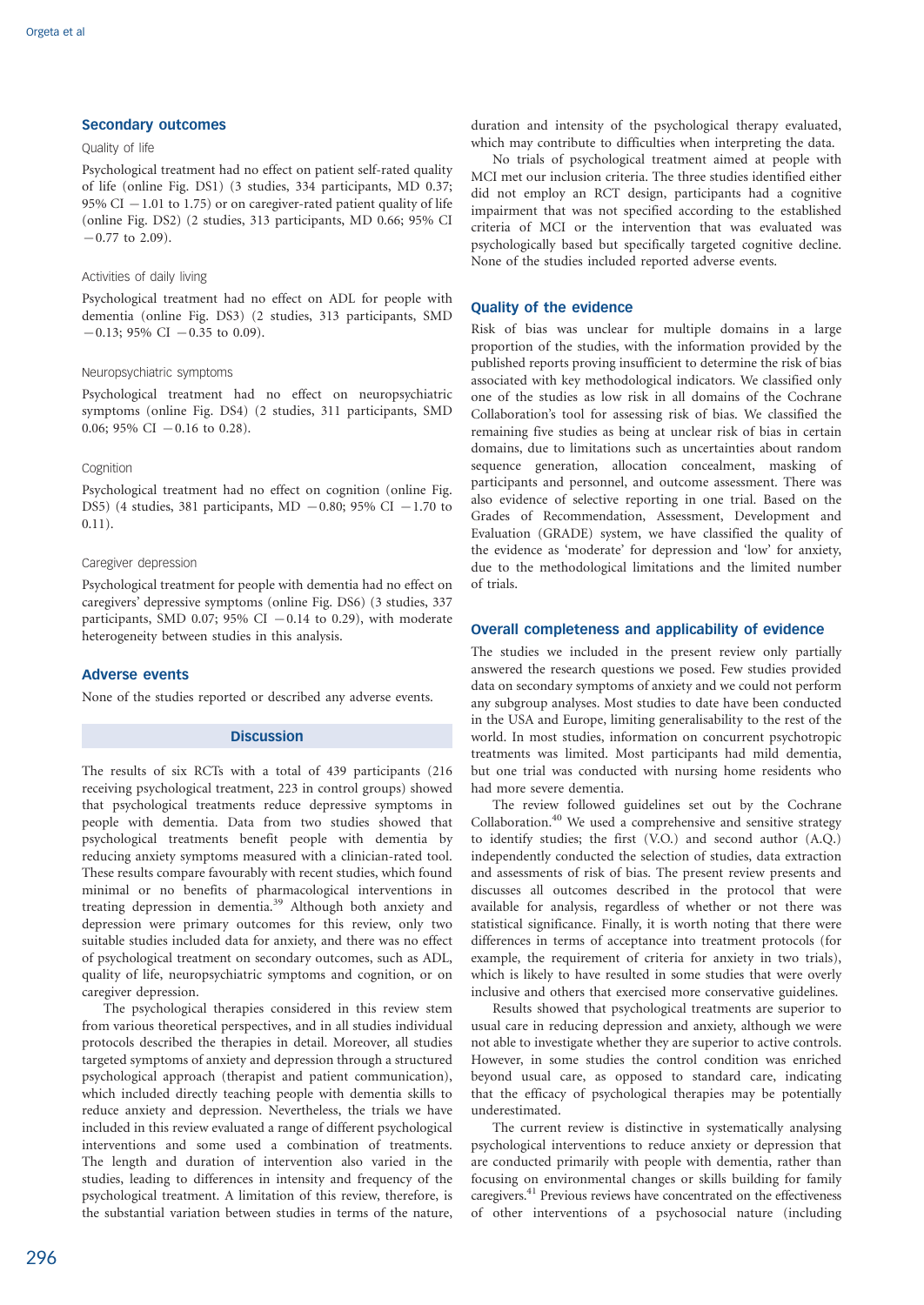cognitive stimulation, cognitive rehabilitation, reminiscence and activity-based interventions), which are not aimed specifically at anxiety or depression.<sup>42,43</sup> These reviews do suggest that nonpharmacological interventions can be useful, and potentially cost-effective, in terms of improving psychological outcomes.<sup>42,43</sup> However, for some studies there was a lack of clear psychiatric diagnosis of depression or anxiety, or a low baseline level of anxiety and depressive symptoms. These factors limit interpretation of the results, so it is uncertain how far these findings may be applicable for people with a specific diagnosis of anxiety or depression, or with higher baseline levels of depression and anxiety.

#### Implications for practice and research

There is moderate quality evidence that psychological treatments can reduce depressive symptoms in people with dementia, and limited evidence that they can reduce anxiety. Although the effect size for depression was small, the beneficial effects for anxiety suggest that psychological approaches may be associated with potential improvements in both depressive and anxiety symptoms. The findings of this review compare favourably with limited evidence base on pharmacological treatment for anxiety and current evidence of weak support for the use of antidepressants when treating depression in dementia.<sup>39</sup> Considering that there were no adverse events reported related to the use of psychological treatments, we can conclude that the observed effects are of meaningful clinical benefit to people with dementia.

The small number of studies in this review and the variations in the type and duration of treatment make it difficult to draw conclusions about the best way to provide psychological treatment. There is a need for well-designed, multicentre RCTs that adhere to the high standards of methodology and reporting, following the Consolidated Standards of Reporting Trials (CONSORT) statement. These trials should focus on standardised theory-based psychological therapies, rather than multimodal approaches which combine a variety of approaches. The lack of follow-up data makes it difficult to use this research to inform evidence-based policy about how best to deliver psychological therapy services, and this is compounded by the lack of data about cost-effectiveness. Future studies should also examine the longerterm effects of psychological treatment for people with dementia.

Vasiliki Orgeta, PhD, Division of Psychiatry, University College London; Afifa Qazi, MBBS, MRCPsych, Goodmayes Hospital, North East London Foundation Trust; Aimee Spector, PhD, DClinPsych, Research Department of Clinical, Educational and Health Psychology, University College London; Martin Orrell, PhD, Institute of Mental Health, Nottingham, UK

Correspondence: Vasiliki Orgeta, 6th Floor, Maple House, 149 Tottenham Court Road, London W1T 7NF, UK. Email: v.orgeta@ucl.ac.uk

First received 11 Mar 2014, final revision 13 Oct 2014, accepted 23 Feb 2015

#### Acknowledgements

We would like to thank all of the authors that provided data and further information for this review, the Editorial Team and the Review Coordinator of the Cochrane Dementia and Cognitive Improvement Group.

#### References

- 1 Enache D, Winblad B, Aarsland D. Depression in dementia: epidemiology, mechanisms, and treatment. Curr Opin Psychiatry 2011; 24: 461–72.
- 2 Weiner MF, Doody RS, Sairam R, Foster B, Liao TY. Prevalence and incidence of major depressive disorder in Alzheimer's disease: findings from two databases. Dement Geriatr Cogn Disord 2002; 13: 8–12.
- 3 Palmer K, Berger AK, Monastero R, Winblad B, Bäckman L, Fratiglioni L. Predictors of progression from mild cognitive impairment to Alzheimer disease. Neurology 2007; 68: 1596–602.
- 4 Solfrizzi V, D'Introno A, Colacicco AM, Capurso C, Del Parigi A, Caselli RJ, et al. Incident occurrence of depressive symptoms among patients with mild cognitive impairment: the Italian longitudinal study on aging. Dement Geriatr Cogn Disord 2007; 24: 55–64.
- 5 Ballard C, Neill D, O'Brien J, McKeith IG, Ince P, Perry R. Anxiety, depression and psychosis in vascular dementia: prevalence and associations. J Affect Disord 2000; 59: 97–106.
- 6 Lopez OL, Becker JT, Sweet RA. Non-cognitive symptoms in mild cognitive impairment subjects. Neurocase 2005; 11: 65–71.
- 7 Ferreti L, McCurry SM, Logsdon R, Gibbons L, Teri L. Anxiety and Alzheimer's disease. J Geriatr Psychiatry Neurol 2001; 14: 52–8.
- 8 Monastero R, Mangialasche F, Camarda C, Ercolani S, Camarda R. A systematic review of neuropsychiatric symptoms in mild cognitive impairment. J Alzheimers Dis 2009; 18: 11–30.
- 9 Gibbons LE, Teri L, Logsdon R, McCurry SM, Kukull W, Bowen J, et al. Anxiety symptoms as predictors of nursing home placement in patients with Alzheimer's disease. J Clin Geropsychol 2002; 8: 335–42.
- 10 Rozzini L, Chilovi BV, Peli M, Conti M, Rozzini R, Trabucchi M, et al. Anxiety symptoms in mild cognitive impairment. Int J Geriatr Psychiatry 2009; 24: 300–5.
- 11 Lyketsos CG, Steele C, Baker L, Galik E, Kopunek S, Steinberg M, et al. Major and minor depression in Alzheimer's disease: prevalence and impact. J Neuropsychiatry Clin Neurosci 1997; 9: 556–61.
- 12 Stern Y, Tang MX, Albert MS, Brandt J, Jacobs DM, Bell K, et al. Predicting time to nursing home care and death in individuals with Alzheimer disease. JAMA 1997; 277: 806–12.
- 13 González-Salvador MT, Arango C, Lyketsos CG, Barba AC, The stress and psychological morbidity of the Alzheimer patient caregiver. Int J Geriatr Psychiatry 1999; 14: 701–10.
- 14 Schultz SK, Hoth A, Buckwalter K. Anxiety and impaired social function in the elderly. Ann Clin Psychiatry 2004; 16: 47–51.
- 15 Devanand DP, Pelton GH, Marston K, Camacho Y, Roose SP, Stern Y. Sertraline treatment of elderly patients with depression and cognitive impairment. Int J Geriatr Psychiatry 2003; 18: 123–30.
- 16 Lu PH, Edland SD, Teng E, Tingus K, Petersen RC, Cummings JL, et al. Donepezil delays progression to AD in MCI subjects with depressive symptoms. Neurology 2009; 72: 2115–21.
- 17 Azermai M, Petrovic M, Elseviers MM, Bourgeois J, Van Bortel LM, Vander Stichele RH. Systematic appraisal of dementia guidelines for the management of behavioural and psychological symptoms. Ageing Res Rev 2012; 11: 78–86.
- 18 Banerjee S, Hellier J, Dewey M, Romeo R, Ballard C, Baldwin R, et al. Sertraline or mirtazapine for depression in dementia (HTA-SADD): a randomised, multicentre, double-blind, placebo-controlled trial. Lancet 2011; 378: 403–11.
- 19 Lyketsos CG, DelCampo L, Steinberg M, Miles Q, Steele CD, Munro C, et al. Treating depression in Alzheimer disease: efficacy and safety of sertraline therapy, and the benefits of depression reduction: the DIADS. Arch Gen Psychiatry 2003; 60: 737–46.
- 20 Petracca GM, Chemerinski E, Starkstein SE. A double-blind, placebocontrolled study of fluoxetine in depressed patients with Alzheimer's disease. Int Psychogeriatr 2001; 13: 233–40.
- 21 Reifler BV, Teri L, Raskind M, Veith R, Barnes R, White E, et al. Double-blind trial of imipramine in Alzheimer's disease patients with and without depression. Am J Psychiatry 1989; 146: 45-9.
- 22 Pinquart M, Sörensen S. How effective are psychotherapeutic and other psychosocial interventions with older adults? A meta-analysis. J Ment Health Aging 2001; 7: 207–43.
- 23 Wilson KC, Mottram PG, Vassilas CA. Psychotherapeutic treatments for older depressed people. Cochrane Database Syst Rev 2008; 23: CD004853.
- 24 World Health Organization, Regional Office for Europe. Health Evidence Network, 2007 (http://www.euro.who.int/en/data-and-evidence/evidenceinformed-policy-making/health-evidence-network-hen).
- 25 Woods RT, Spector AE, Jones CA, Orrell M, Davies SP. Reminiscence therapy for dementia. Cochrane Database Systematic Rev 2009; 2: CD001120.
- 26 Gitlin LN, Winter L, Corcoran M, Dennis MP, Schinfeld S, Hauck WW. Effects of the home environmental skill-building program on the caregiver-care recipient dyad: 6-month outcomes from the Philadelphia REACH Initiative. Gerontologist 2003; 43: 532–46.
- 27 Rolland Y, Pillard F, Klapouszczak A, Reynish E, Thomas D, Andrieu S, et al. Exercise program for nursing home residents with Alzheimer's disease a 1-year randomized, controlled trial. J Am Geriatr Soc 2007; 55: 158–65.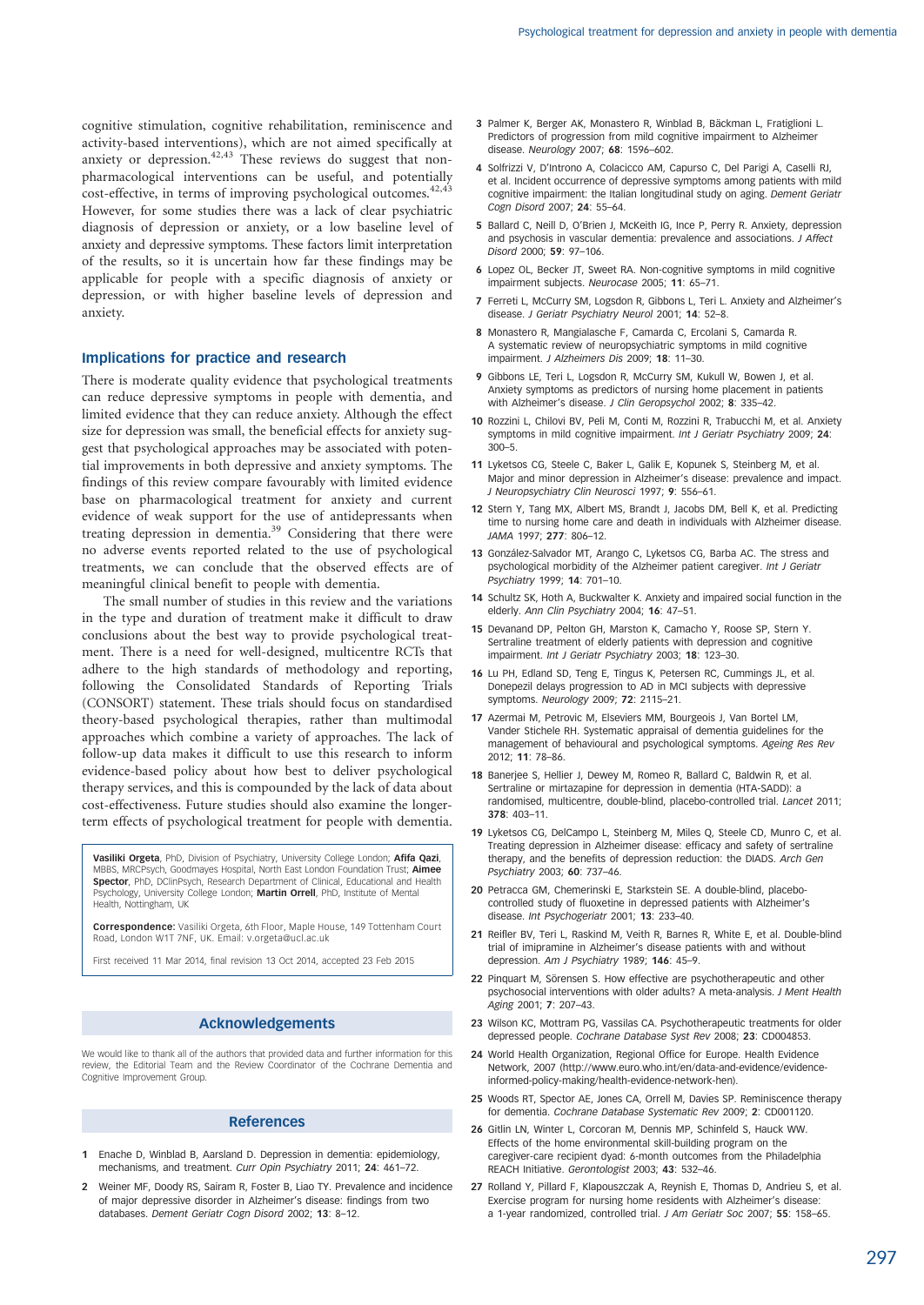- 28 Orgeta V, Qazi A, Spector AE, Orrell M. Psychological treatments for depression and anxiety in dementia and mild cognitive impairment. Cochrane Database Syst Rev 2014; 1: CD009125.
- 29 Petersen RC, Smith GE, Waring SC, Ivnik RJ, Tangalos EG, Kokmen E. Mild cognitive impairment: clinical characterization and outcome. Arch Neurol 1999; 56: 303–8.
- 30 Petersen RC. Conceptual Overview. In Mild Cognitive Impairment: Aging to Alzheimer's Disease (ed. RC Petersen): 1–14. Oxford University Press, 2003.
- 31 Visser PJ, Scheltens P, Verhey FR. Do MCI criteria in drug trials accurately identify subjects with predementia Alzheimer's disease? J Neurol Neurosurg Psychiatry 2005; 76: 1348–54.
- 32 Deeks JJ, Altman DG, Bradburn MJ. Statistical methods for examining heterogeneity and combining results from several studies in meta-analysis. In Systematic Reviews in Health Care: Meta-analysis in Context (eds M Egger, GD Smih, DG Altman): 285–312. BMJ Books, 2001.
- 33 Burgener SC, Yang Y, Gilbert R, Marsh-Yant S. The effects of a multimodal intervention on outcomes of persons with early-stage dementia. Am J Alzheimers Dis Other Demen 2008; 23: 382–94.
- 34 Burns A, Guthrie E, Marino-Francis F, Busby C, Morris J, Russell E, et al. Brief psychotherapy in Alzheimer's disease. Randomised controlled trial. Br J Psychiatry 2005; 187: 143–7.
- 35 Spector A, Orrell M, Lattimer M, Hoe J, King M, Harwood K, et al. Cognitive behavioural therapy (CBT) for anxiety in people with dementia: study protocol for a randomised controlled trial. Trials 2012: 13: 197.
- 36 Stanley MA, Calleo J, Bush AL, Wilson N, Snow AL, Kraus-Schuman C, et al. The peaceful mind program: a pilot test of a cognitive-behavioral

therapy-based intervention for anxious patients with dementia. Am J Geriatr Psychiatry 2012; 21: 696–708.

- 37 Tappen RM, Williams CL. Therapeutic conversation to improve mood in nursing home residents with Alzheimer's disease. Res Gerontol Nurs 2009; 2: 267–75.
- 38 Waldorff FB, Buss DV, Eckermann A, Rasmussen ML, Keiding N, Rishøj S, et al. Efficacy of psychosocial intervention in patients with mild Alzheimer's disease: the multicentre, rater blinded, randomised Danish Alzheimer Intervention Study (DAISY). BMJ 2012; 345: e4693.
- 39 Bains J, Birks J, Dening T. Antidepressants for treating depression in dementia. Cochrane Database Syst Rev 2002; 4: CD003944.
- 40 Higgins J, Green S. Cochrane Handbook for Systematic Reviews of Interventions Version 5.1.0. The Cochrane Collaboration, 2011 (http:// handbook.cochrane.org/).
- 41 Brodaty H, Arasaratnam C. Meta-analysis of nonpharmacological interventions for neuropsychiatric symptoms of dementia. Am J Psychiatry 2012; 169: 946–53.
- 42 Livingston G, Johnston K, Katona C, Paton J, Lyketsos CG. Systematic review of psychological approaches to the management of neuropsychiatric symptoms of dementia. Am J Psychiatry 2005; 162: 1996–2021.
- 43 Olazarán J, Reisberg B, Clare L, Cruz I, Peña-Casanova J, Del Ser T, et al. Nonpharmacological therapies in Alzheimer's disease: a systematic review of efficacy. Dement Geriatr Cogn Disord 2010; 30: 161–78.





## Serotonin syndrome

#### Rabia Ellahi

Numerous food and drug combinations, also 'legal highs', may precipitate serotonin syndrome, yet it appears to be rarely diagnosed. This may be explained by diagnostic overshadowing when physical symptoms are misattributed to mental illness. Some symptoms of serotonin syndrome (agitation, tremor and rigidity) overlap with presentations in mental illness. Diagnostic confusion may occur in patients receiving polypharmacy, those receiving medications with previously unknown serotonergic properties or where unforeseen drug interactions occur. Acute medical presentations with hyperthermia and clonus should prompt holistic review to exclude other possible aetiologies. Discontinuation of the suspected agent may avert an array of possible serious outcomes.

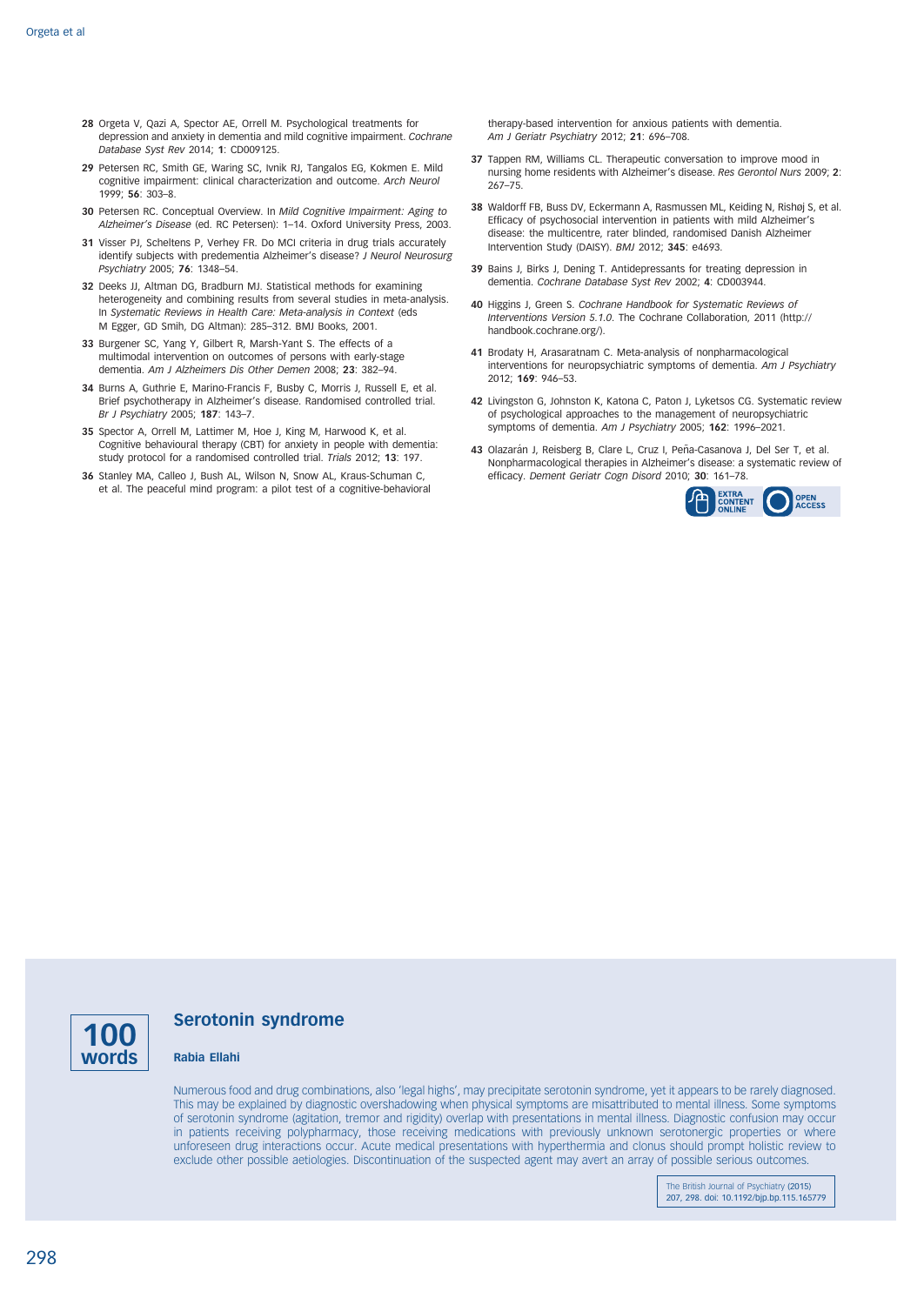# Data supplement

|                                                               | Outcome data time points | Outcome data included in the review<br>20 weeks                                                                                                                                                                                                                                                                 | Outcome data included in the review<br>6 weeks                                                                                                                                                                                                                                                                                            | Outcome data included in the review<br>15 weeks                                                                                                                                                                                                                                                                                                                              | (continued) |
|---------------------------------------------------------------|--------------------------|-----------------------------------------------------------------------------------------------------------------------------------------------------------------------------------------------------------------------------------------------------------------------------------------------------------------|-------------------------------------------------------------------------------------------------------------------------------------------------------------------------------------------------------------------------------------------------------------------------------------------------------------------------------------------|------------------------------------------------------------------------------------------------------------------------------------------------------------------------------------------------------------------------------------------------------------------------------------------------------------------------------------------------------------------------------|-------------|
|                                                               | Intervention             | Support group - twice a week (90 minutes,<br>Tai Chi - 3 times a week (60 minutes)<br>Multimodal CBT including Tai Chi,<br>CBT - twice a week (90 minutes)<br>20 weeks (note that intervention<br>CBT and support group<br>alternating with CBT)<br>Intensity/frequency<br>lasted 40 weeks)<br>Duration<br>Type | Once a week (50 minutes - of which 10<br>Psychodynamic interpersonal therapy<br>minutes were spent with caregiver)<br>based on interpersonal theory<br>Intensity/frequency<br>Duration<br>6 weeks<br>Type                                                                                                                                 | 10 sessions (60 minutes)<br>and telephone contact<br>CBT targeting anxiety<br>Intensity/frequency<br>15 weeks<br>Duration<br>Type                                                                                                                                                                                                                                            |             |
|                                                               | <b>Measures</b>          | Patient outcomes<br>(a) Depression<br>(b) Cognition<br>MMSE<br>GDS                                                                                                                                                                                                                                              | Patient outcomes<br>(a) Depression<br>(c) Cognition<br>(b) Function<br><b>BADLS</b><br>MMSE<br>CSDD                                                                                                                                                                                                                                       | (d) Neuropsychiatric<br>Patient outcomes<br>(c) Quality of life<br>Carer outcomes<br>(a) Depression<br>(e) Cognition<br>Depression<br>(b) Anxiety<br>symptoms<br>QOL-AD<br>MMSE<br>CSDD<br>RAID<br>HADS<br>$\overline{P}$                                                                                                                                                    |             |
|                                                               | Method                   | Attention-control educational programme<br>Control group<br><b>RCT</b>                                                                                                                                                                                                                                          | disease (general advice on diagnosis<br>Standard treatment in Alzheimer's<br>and treatment of dementia, with<br>out-patient review)<br>Control group<br>RCT                                                                                                                                                                               | (medication or no treatment)<br>Standard treatment<br>Control group<br>RCT                                                                                                                                                                                                                                                                                                   |             |
| Characteristics of the studies included in this meta-analysis | Sample                   | (a) Confirmed diagnosis of dementia<br>Baseline anxiety and depression<br>Not reported<br>(b) CDR $<$ 2.0<br>$n = 43$                                                                                                                                                                                           | (d) Living in own home with caregiver<br>Baseline anxiety and depression<br>disease-INCDS-ADRDA criteria<br>(a) Diagnosis of Alzheimer's<br>Intervention group: 5.9 (2.6)<br>Baseline CSDD, mean (s.d.)<br>(e) Ability to communicate<br>Control group: 5.1 (2.8)<br>Inclusion criteria<br>(c) MMSE $\geq 15$<br>(b) CDR of 1<br>$n = 40$ | Baseline CSDD Overall, mean (s.d.)<br>(a) Diagnosis of DSM-IV criteria for<br>Baseline RAID Overall, mean (s.d.)<br>(c) Clinical anxiety (≥ 11 on RAID)<br>Baseline anxiety and depression<br>mild to moderate dementia<br>(d) Living in the community<br>(e) Ability to communicate<br>(b) CDR of 0.5, 1 or 2<br>Inclusion criteria<br>15.9 (6.2)<br>19.7 (6.0)<br>$n = 50$ |             |
| Table DS1                                                     | Study                    | Burgener et al <sup>33</sup>                                                                                                                                                                                                                                                                                    | Burns et al <sup>34</sup>                                                                                                                                                                                                                                                                                                                 | Spector et al <sup>35</sup>                                                                                                                                                                                                                                                                                                                                                  |             |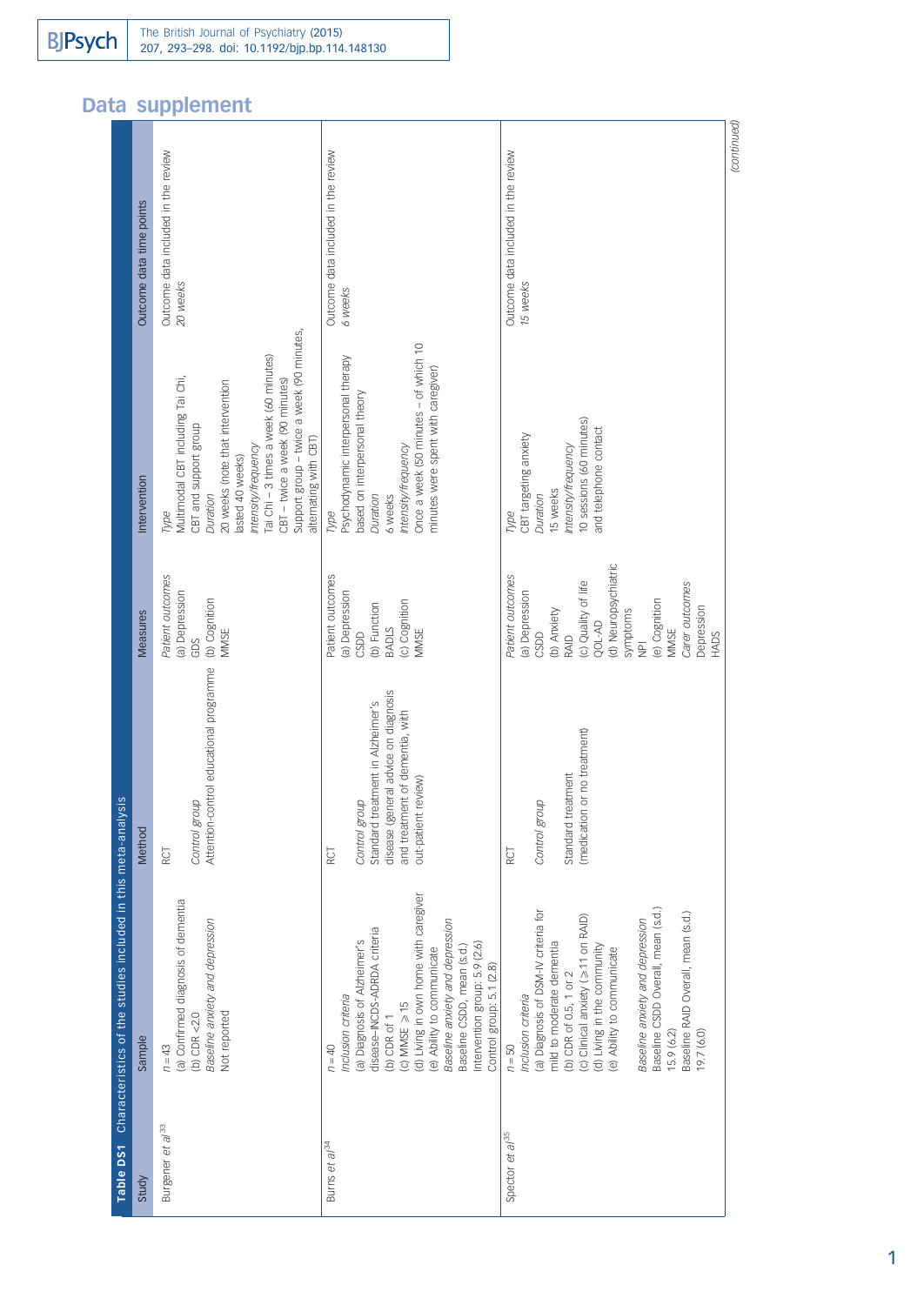| Table DS1                       | Characteristics of the studies included in this meta-analysis (continued)                                                                                                                                                                                                                                                                                                                                                                                                                                                                       |                                                                                                                                                                              |                                                                                                                                                                                                                                              |                                                                                                                                                                                                                                                                                                                                         |                                                  |
|---------------------------------|-------------------------------------------------------------------------------------------------------------------------------------------------------------------------------------------------------------------------------------------------------------------------------------------------------------------------------------------------------------------------------------------------------------------------------------------------------------------------------------------------------------------------------------------------|------------------------------------------------------------------------------------------------------------------------------------------------------------------------------|----------------------------------------------------------------------------------------------------------------------------------------------------------------------------------------------------------------------------------------------|-----------------------------------------------------------------------------------------------------------------------------------------------------------------------------------------------------------------------------------------------------------------------------------------------------------------------------------------|--------------------------------------------------|
| Study                           | Sample                                                                                                                                                                                                                                                                                                                                                                                                                                                                                                                                          | Method                                                                                                                                                                       | <b>Measures</b>                                                                                                                                                                                                                              | Intervention                                                                                                                                                                                                                                                                                                                            | Outcome data time points                         |
| Stanley et al <sup>36</sup>     | Baseline anxiety and depression<br>Baseline NPI-A, total mean (s.d.)<br>Intervention group: 13.9 (6.90)<br>Intervention group: 5.0 (5.07)<br>Intervention group: 9.4 (7.19)<br>Intervention group: 4.8 (4.16)<br>Baseline RAID, mean (s.d.)<br>(a) Diagnosis of dementia<br>Baseline GDS, mean (s.d.)<br>Control group: 16.2 (8.24)<br>Control group: 10.7 (6.46)<br>Baseline GAI, mean (s.d.)<br>(c) CDR score of 0.5-2.0<br>Control group: 4.6 (3.11)<br>Control group: 6.7 (6.10)<br>(b) An NPI-A $\geq 4$<br>Inclusion criteria<br>$n = 32$ | Receives diagnostic feedback<br>Control group<br>RCT                                                                                                                         | Caregiver outcomes<br>Patient outcomes<br>(c) Quality of life<br>(a) Depression<br>(a) Depression<br>(b) Anxiety<br><b>QOL-AD</b><br>PHQ-9<br>$\overline{NP}$ -A<br>RAID<br>GDS<br>$\overline{3}$                                            | months, and 8 telephone appointments for<br>12 weekly sessions (30-60 minutes) for 3<br>CBT targeting anxiety<br>Intensity/frequency<br>months 3-6<br>6 months<br>Duration<br>Type                                                                                                                                                      | Outcome data included in the review<br>6 months  |
| Tappen & Williams <sup>37</sup> | (a) Diagnosis of probable Alzheimer's<br>Baseline anxiety and depression<br>disease, NINCDS-ADRDA criteria<br>Intervention group: 19.60 (8.81)<br>Baseline MADRS, mean (s.d.)<br>Control group: 15.14 (9.55)<br>(c) Ability to communicate<br>Inclusion criteria<br>(b) MMSE $\leq 25$<br>$n = 32$                                                                                                                                                                                                                                              | (not an attention-control<br>Control group<br>Usual care<br>group)<br>RCT                                                                                                    | Patient outcomes<br>(a) Depression<br><b>MADRS</b>                                                                                                                                                                                           | consisting of therapeutic conversation<br>Individual modified counselling<br>3 times a week (30 minutes)<br>Intensity/frequency<br>16 weeks<br>Duration<br>Type                                                                                                                                                                         | Outcome data included in the review<br>16 weeks  |
| Waldorff et al <sup>38</sup>    | ≥50 years<br>disease, or mixed Alzheimer's disease<br>(a) Diagnosis of probable Alzheimer's<br>Baseline anxiety and depression<br>(b) Community dwelling, age<br>Intervention group: 5.17 (4.8)<br>or NINCDS-ADRDA criteria <sup>44</sup><br>Baseline CSDD, mean (s.d.)<br>or DLB, meeting DSM-IV,<br>Control group: 4.41 (4.0)<br>Inclusion criteria<br>(c) MMSE $\geq 20$<br>$n = 330$                                                                                                                                                        | directed towards local support<br>programmes (provided to both control<br>Provided with overall information and<br>and treatment group)<br>Control group<br>guidance,<br>RCT | Caregiver outcomes<br>(d) Neuropsychiatric<br>Patient Outcomes<br>(b) Quality of life<br>(a) Depression<br>(a) Depression<br>(e) Cognition<br>(c) Function<br>symptoms<br>ADSC-ADL<br><b>QOL-AD</b><br>MMSE<br>CSDD<br>GDS<br>$\overline{2}$ | 5-8 telephone support calls within 3-4 week<br>6 counselling sessions (plus one optional)<br>Mutlifaceted, semi-tailored intervention<br>consisting of counselling sessions,<br>teaching, education and outreach<br>5 educational courses (2 hours)<br>Intensity/frequency<br>telephone support<br>8-12 months<br>Duration<br>intervals | Outcome data included in the review<br>12 months |
|                                 |                                                                                                                                                                                                                                                                                                                                                                                                                                                                                                                                                 |                                                                                                                                                                              |                                                                                                                                                                                                                                              | CDR, Clinical Demertia Rating; RCT, randomised controlled trial; GDS, Geriatic Depression Scale; MMSE, Mini Mental State Examination; CBT, cognitive–behavioural therapy; NNCDS, National Institute of Neurological and Commun                                                                                                          |                                                  |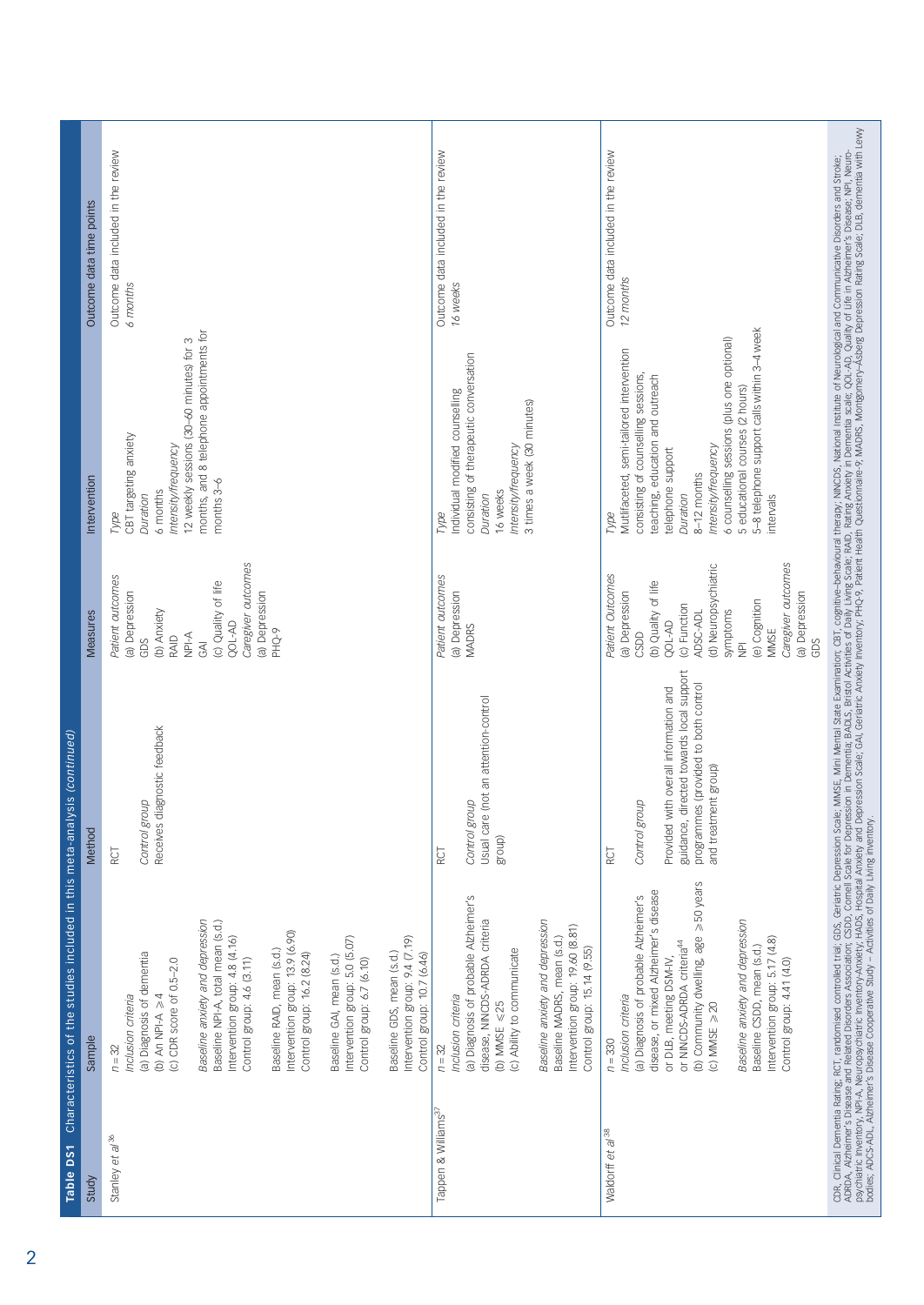|                                                                 |       | Experimental |       |       | Control |       |        | Mean difference             |       |                    | Mean difference   |                   |    |
|-----------------------------------------------------------------|-------|--------------|-------|-------|---------|-------|--------|-----------------------------|-------|--------------------|-------------------|-------------------|----|
| Study or subgroup                                               | Mean  | s.d          | Total | Mean  | s.d     | Total | Weight | IV, fixed, 95% CI           |       |                    | IV, fixed, 95% CI |                   |    |
| Spector $et$ al <sup>35</sup>                                   | 34.05 | 5.052        | 21    | 32.61 | 6.118   | 18    | 15.0%  | $1.44 (-2.12, 5.00)$        |       |                    |                   |                   |    |
| Stanley et al <sup>36</sup>                                     | 36.5  | 4.28         | 11    | 35.1  | 6.64    | 15    | 10.8%  | $1.40 (-2.81, 5.61)$        |       |                    |                   |                   |    |
| Waldorff et al <sup>38</sup>                                    | 38.2  | 6.6          | 129   | 38.2  | 6.8     | 140   | 74.2%  | $0.00$ ( $-1.60$ , $1.60$ ) |       |                    |                   |                   |    |
| Total (95% CI)                                                  |       |              | 161   |       |         | 173   | 100.0% | $0.37$ ( $-1.01$ , 1.75)    |       |                    |                   |                   |    |
| Heterogeneity: $\chi^2$ = 0.78, d.f. = 2 (P = 0.68); $l^2$ = 0% |       |              |       |       |         |       |        |                             |       |                    |                   |                   |    |
| Test for overall effect: $Z = 0.52$ ( $P = 0.60$ )              |       |              |       |       |         |       |        |                             | $-10$ | $-5$               | 0                 | 5                 | 10 |
|                                                                 |       |              |       |       |         |       |        |                             |       | Favours usual care |                   | Favours treatment |    |

## Fig. DS1 Forest plot of psychological treatment versus treatment as usual. Outcome: 2.1 Quality of life (self-ratings).

|                                                                     |       | Experimental |       |       | Control |       |        | Mean difference          | Mean difference                                                |
|---------------------------------------------------------------------|-------|--------------|-------|-------|---------|-------|--------|--------------------------|----------------------------------------------------------------|
| Study or subgroup                                                   | Mean  | s.d.         | Total | Mean  | s.d.    | Total | Weight | IV, fixed, 95% CI        | IV, fixed, 95% CI                                              |
| Spector $et$ al <sup>35</sup>                                       | 34.25 | 6.086        | 21    | 31.72 | 6.789   | 18    | 12.3%  | $2.53$ ( $-1.55$ , 6.61) |                                                                |
| Waldorff et al <sup>38</sup>                                        | 32.6  | 6.2          | 130   | 32.2  | 6.7     | 144   | 87.7%  | $0.40(-1.13, 1.93)$      |                                                                |
| Total (95% CI)                                                      |       |              | 151   |       |         | 162   | 100.0% | $0.66$ ( $-0.77$ , 2.09) |                                                                |
| Heterogeneity: $\gamma^2 = 0.92$ , d.f. = 1 (P = 0.34); $l^2 = 0\%$ |       |              |       |       |         |       |        |                          |                                                                |
| Test for overall effect: $Z = 0.91$ ( $P = 0.36$ )                  |       |              |       |       |         |       |        |                          | $-10$<br>$-5$<br>10<br>Favours usual care<br>Favours treatment |

## Fig. DS2 Forest plot of psychological treatment versus treatment as usual. Outcome: 2.2 Quality of life (proxy ratings).

|                                                                  |      | Experimental |       |      | Control |       |        | Standardised mean difference | Standardised mean difference                             |
|------------------------------------------------------------------|------|--------------|-------|------|---------|-------|--------|------------------------------|----------------------------------------------------------|
| Study or subgroup                                                | Mean | s.d          | Total | Mean | s.d.    | Total | Weight | IV, fixed, 95% CI            | IV, fixed, 95% CI                                        |
| Burns et al <sup>34</sup>                                        | 7.5  | 4.4          | 20    | 9.9  | 5.1     | -20   | 12.4%  | $-0.49$ ( $-1.12$ , 0.14)    |                                                          |
| Waldorff et al <sup>38</sup>                                     | 55.3 | 15.1         | 130   | 56.6 | 17.8    | 143   | 87.6%  | $-0.08$ ( $-0.32$ , 0.16)    |                                                          |
| <b>Total (95% CI)</b>                                            |      |              | 150   |      |         | 163   | 100.0% | $-0.13(-0.35, 0.09)$         |                                                          |
| Heterogeneity: $\chi^2$ = 1.46, d.f. = 1 (P = 0.23); $l^2$ = 32% |      |              |       |      |         |       |        |                              |                                                          |
| Test for overall effect: $Z = 1.15$ ( $P = 0.25$ )               |      |              |       |      |         |       |        |                              | $-0.5$<br>0.5<br>Favours treatment<br>Favours usual care |

## Fig. DS3 Forest plot of psychological treatment versus treatment as usual. Outcome: 2.3 Activities of daily living.

|                                                                  |       | Experimental |       |       | Control |       |        | Standardised mean difference | Standardised mean difference            |
|------------------------------------------------------------------|-------|--------------|-------|-------|---------|-------|--------|------------------------------|-----------------------------------------|
| Study or subgroup                                                | Mean  | s.d.         | Total | Mean  | s.d.    | Total | Weight | IV, fixed, 95% CI            | IV, fixed, 95% CI                       |
| Spector $et al^{34}$                                             | 20.71 | 18.03        |       | 28.61 | 13.69   | 18    | 12.2%  | $-0.48$ ( $-1.12$ , 0.16)    |                                         |
| Waldorff et $al^{38}$                                            | 4.79  | 3.82         | 129   | 4.24  | 4.36    | 143   | 87.8%  | $-0.13(-0.10, 0.37)$         |                                         |
| <b>Total (95% CI)</b>                                            |       |              | 150   |       |         | 161   | 100.0% | $-0.06$ ( $-0.16$ , 0.28)    |                                         |
| Heterogeneity: $\chi^2$ = 3.09, d.f. = 1 (P = 0.08); $l^2$ = 68% |       |              |       |       |         |       |        |                              | $-0.5$<br>0.5<br>- 1                    |
| Test for overall effect: $Z = 0.52$ ( $P = 0.61$ )               |       |              |       |       |         |       |        |                              | Favours usual care<br>Favours treatment |

## Fig. DS4 Forest plot of psychological treatment versus treatment as usual. Outcome: 2.4 Neuropsychiatric symptoms.

|                                                                  |       | Control |       |      | Experimental |       |        | Mean difference           | Mean difference                         |
|------------------------------------------------------------------|-------|---------|-------|------|--------------|-------|--------|---------------------------|-----------------------------------------|
| Study or subgroup                                                | Mean  | s.d     | Total | Mean | s.d.         | Total | Weight | IV, fixed, 95% CI         | IV, fixed, 95% CI                       |
| Burgener et al <sup>33</sup>                                     | 22.4  | 7.6     | 14    | 25.2 | 3.1          | 19    | 4.6%   | $-2.80$ ( $-7.02$ , 1.42) |                                         |
| Burns et al <sup>34</sup>                                        | 21.8  | 3.9     | 20    | 23.8 | 4.1          | 20    | 13.2%  | $-2.00$ ( $-4.48$ , 0.48) |                                         |
| Spector $et$ al <sup>35</sup>                                    | 19.83 | 5.973   | 18    | 22.3 | 4.497        | 21    | 7.2%   | $-2.47$ ( $-5.83$ , 0.89) |                                         |
| Waldorff et al <sup>38</sup>                                     | 22.2  | 6.6     | 139   | 22.5 | 3.9          | 130   | 75.0%  | $-0.30$ ( $-1.34$ , 0.74) |                                         |
| Total (95% CI)                                                   |       |         | 191   |      |              | 190   | 100.0% | $-0.80$ ( $-1.70$ , 0.11) |                                         |
| Heterogeneity: $\chi^2$ = 3.59, d.f. = 3 (P = 0.31); $l^2$ = 17% |       |         |       |      |              |       |        |                           | $-2$<br>$-4$                            |
| Test for overall effect: $Z = 1.73$ ( $P = 0.08$ )               |       |         |       |      |              |       |        |                           | Favours usual care<br>Favours treatment |

Fig. DS5 Forest plot of psychological treatment versus treatment as usual. Outcome: 2.5 Cognition (Mini Mental State Examination).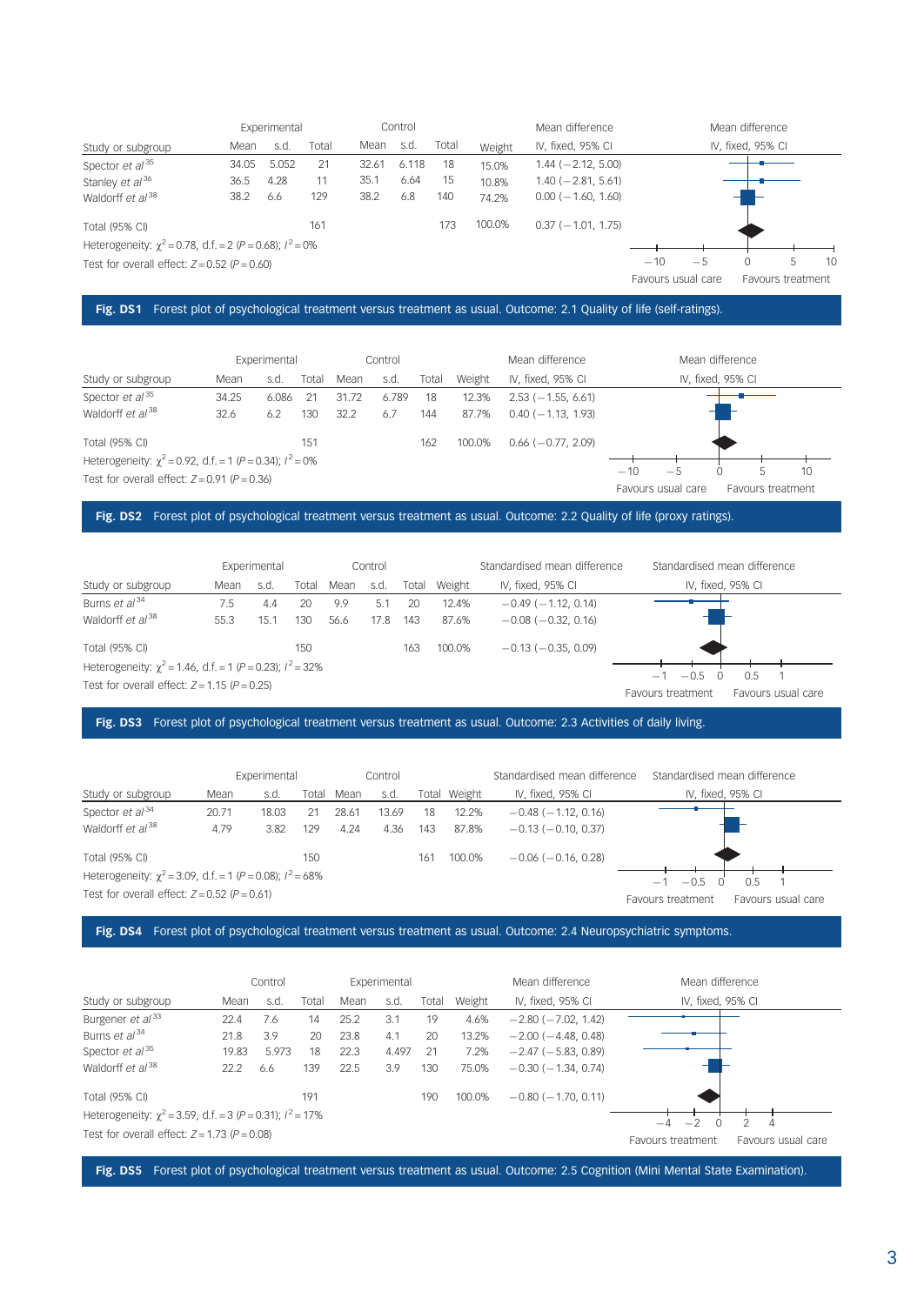|                                                                  |      | Experimental |       |      | Control |       |        | Standardised mean difference | Standardised mean difference |                   |                    |  |
|------------------------------------------------------------------|------|--------------|-------|------|---------|-------|--------|------------------------------|------------------------------|-------------------|--------------------|--|
| Study or subgroup                                                | Mean | s.d          | Total | Mean | s.d.    | Total | Weight | IV, fixed, 95% CI            |                              | IV, fixed, 95% CI |                    |  |
| Spector $et$ al <sup>35</sup>                                    | 3.2  | 2.931        | 21    | 2.94 | 2.287   | 18    | 11.6%  | $0.10$ ( $-0.53$ , 0.73)     |                              |                   |                    |  |
| Stanley et al <sup>36</sup>                                      | 2.9  | 2.7          | 11    | 6.2  | 4.74    | 15    | 7.0%   | $-0.80$ ( $-1.61$ , 0.02)    |                              |                   |                    |  |
| Waldorff et al <sup>38</sup>                                     | 5.64 | 5.45         | 129   | 4.82 | 5.7     | 143   | 81.4%  | 0.15(0.09, 0.38)             |                              |                   |                    |  |
| <b>Total (95% CI)</b>                                            |      |              | 161   |      |         | 176   | 100.0% | $0.07(-0.14, 0.29)$          |                              |                   |                    |  |
| Heterogeneity: $\chi^2$ = 4.76, d.f. = 2 (P = 0.09); $l^2$ = 58% |      |              |       |      |         |       |        | $-2$                         | $\overline{\phantom{0}}$     |                   |                    |  |
| Test for overall effect: $Z = 0.68$ ( $P = 0.50$ )               |      |              |       |      |         |       |        |                              | Favours treatment            |                   | Favours usual care |  |

Fig. DS6 Forest plot of psychological treatment versus treatment as usual. Outcome: 3.1 Caregiver depression.

## Additional reference

44 McKeith IG, Galasko D, Kosaka K, Perry EK, Dickson DW, Hansen LA, et al. Consensus guidelines for the clinical and pathologic diagnosis of dementia with Lewy bodies (DLB): report of the Consortium on DLB International Workshop. Neurology 1996; 47: 113–24.